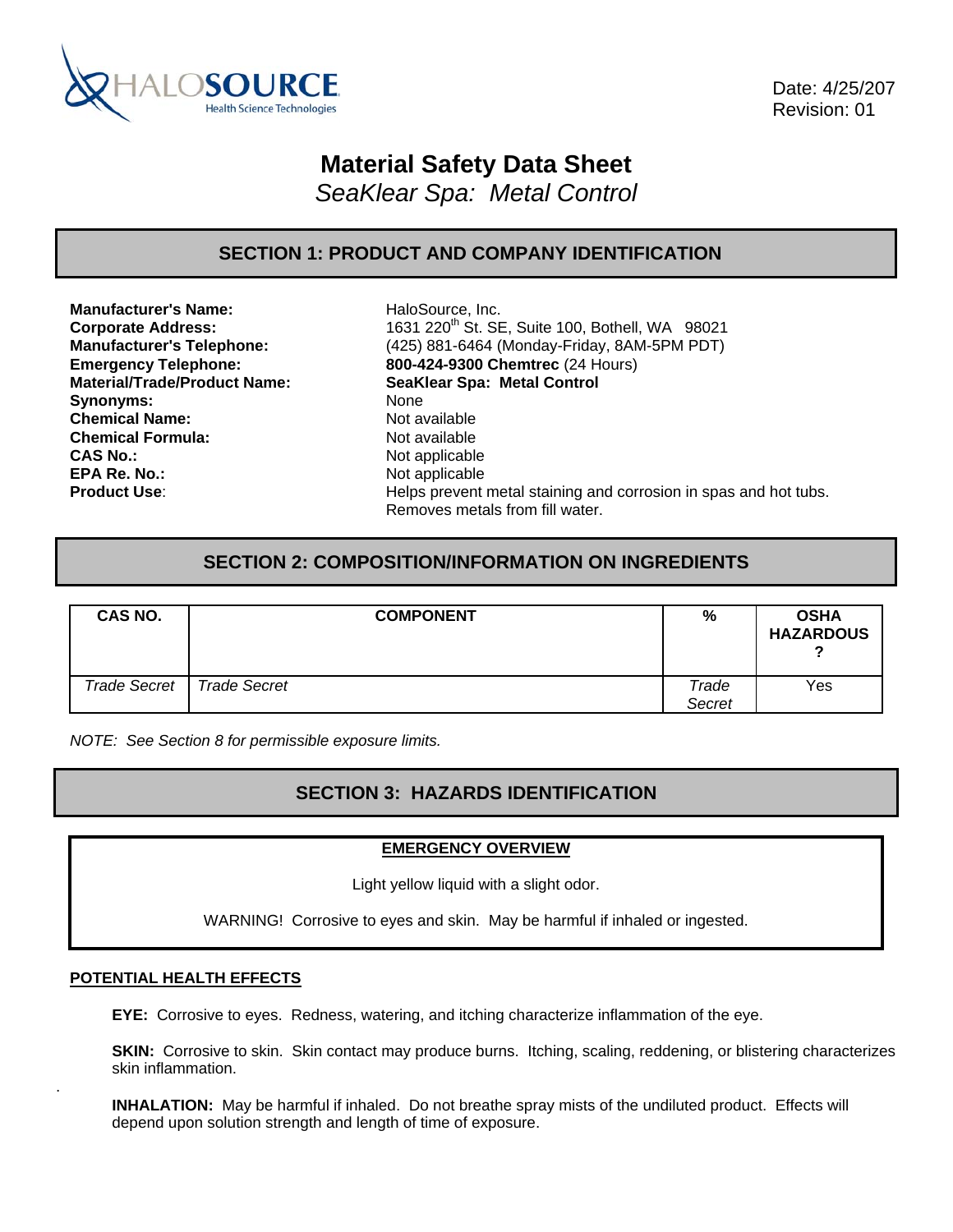**INGESTION:** May be harmful if ingested.

**CHRONIC EXPOSURE/CARCINOGENICITY:** Not listed as a carcinogen by OHSA, IARC, or NTP.

**SIGNS AND SYMPTOMS OF OVEREXPOSURE:** Redness, watering, and itching characterize inflammation of the eye. Skin contact may produce burns. Itching, scaling, reddening, or blistering characterizes skin inflammation.

**AGGRAVATION OF PRE-EXISTING CONDITIONS:** None known.

**POTENTIAL ENVIRONMENTAL EFFECTS:** None known.

### **SECTION 4: FIRST AID MEASURES**

#### **FIRST AID PROCEDURES**

**EYE CONTACT:** In case of contact, hold eyelids apart and immediately flush eyes with a steady, gentle stream of water for at least 15 minutes. Seek medical attention.

**SKIN CONTACT:** In case of contact, immediately wash with plenty water. Repeat washing. Remove contaminated clothing and shoes. Clean contaminated clothing and shoes before re-use. If irritation persists consult a health care professional.

**INHALATION:** Immediately remove victim to fresh air. If individual experiences nausea, headache, dizziness, has difficulty in breathing or is cyanotic, seek medical attention.

**INGESTION:** Do not induce vomiting. Rinse with copious amounts of water or milk. Irrigate the esophagus and dilute stomach contents by slowly giving one (1) to two (2) glasses of water or milk. Avoid giving alcohol or alcohol related products. Incases where the individual is semi-comatose, comatose or convulsing, do not give fluids by mouth. In case of intentional ingestion of the product, seek medical assistance immediately; take individual to nearest medical facility.

**NOTE TO PHYSICIANS:** Not available.

### **SECTION 5: FIRE FIGHTING MEASURES**

**FLASH POINT:** >100°C **AUTOIGNITION TEMPERATURE:** Not available **UPPER FLAMMABLE LIMIT:** Not available **LOWER FLAMMABLE LIMIT:** Not available

**FLAMMABLITY CLASS (OSHA):** Not applicable **FLAME PROPAGATION/BURNING RATE:** Not available

**UNIQUE FIRE PROPERTIES:** None known

**HAZARDOUS COMBUSTION PRODUCTS:** Oxides of carbon, phosphoric acid and other unidentified combustible products.

**EXTINGUISHING MEDIA:** Water fog, carbon dioxide, foam or dry chemical.

**PROTECTION OF FIREFIGHTERS:** Firefighters should wear positive pressure self-contained breathing apparatus and full turnout gear.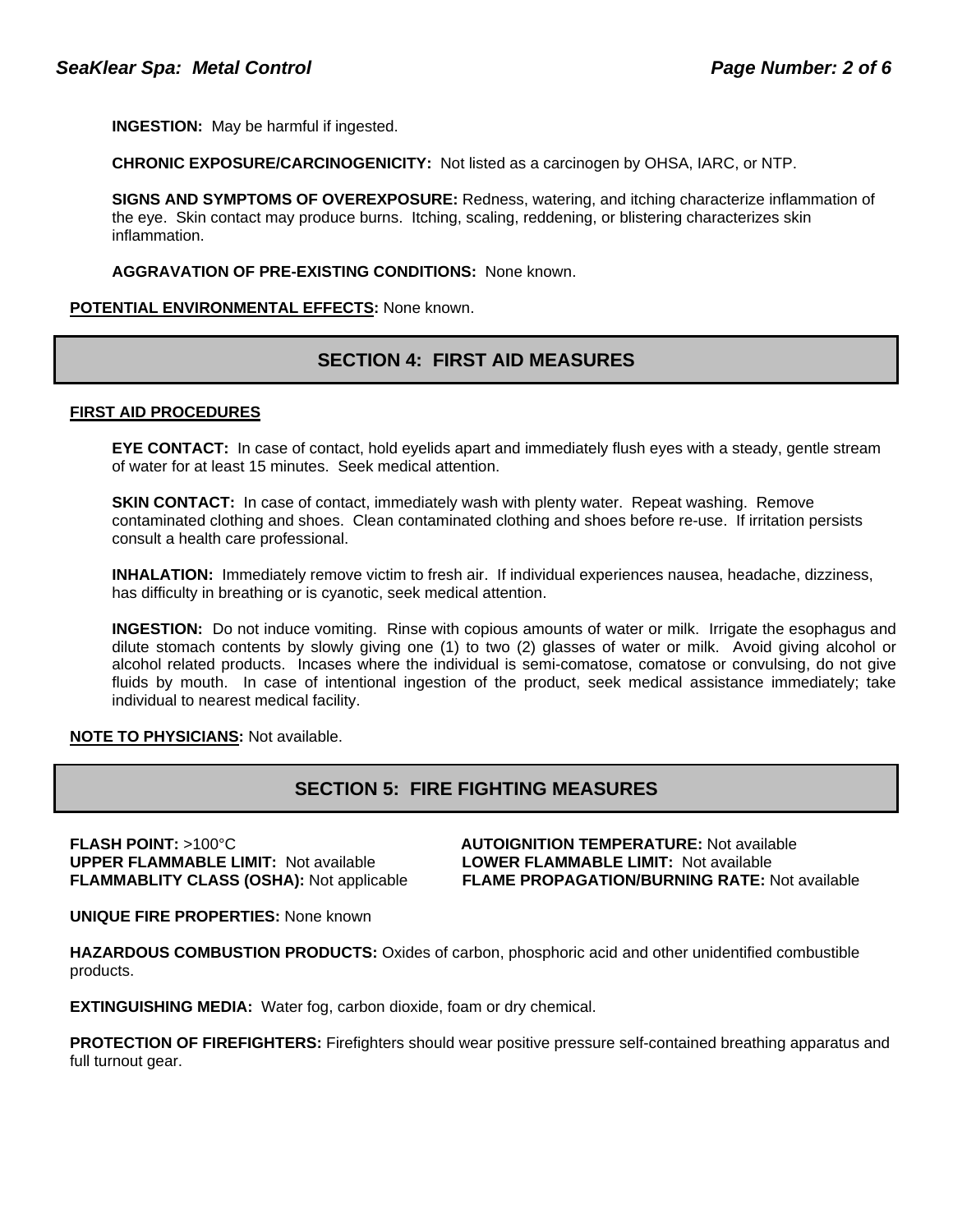### **SECTION 6: ACCIDENTAL RELEASE MEASURES**

**PERSONAL PROTECTIVE EQUIPMENT:** See Section 8 (Personal Protective Equipment).

**ENVIRONMENTAL PRECAUTIONS:** None known.

**METHODS FOR CLEANING UP:** Minimize area affected by spill or leak. Block any potential routes to water systems. Recover as much of the pure product as possible into appropriate containers. Clay, soil, or commercially available absorbents may be used to recover any material that cannot readily by recovered as pure product. Ensure that product does not come into contact with incompatible materials.

### **SECTION 7: HANDLING AND STORAGE**

#### **SAFE** *HANDLING* **RECOMMENDATIONS**

**VENTILATION:** Use dilution ventilation to control vapor and/or mist level.

**FIRE PREVENTION:** No special requirements.

**SPECIAL HANDLING REQUIREMENTS:** Use appropriate PPE (see Section 8).

#### **SAFE** *STORAGE* **RECOMMENDATIONS**

**CONTAINMENT:** Keep container closed when not in use.

**STORAGE ROOM RECOMMENDATIONS:** No special requirements.

**INCOMPATIBLE MATERIALS:** Steel, strong bases, strong oxidizers and strong alkali.

**STORAGE CONDITIONS:** No special requirements.

### **SECTION 8: EXPOSURE CONTROLS/PERSONAL PROTECTION**

**ENGINEERING CONTROLS:** Use dilution ventilation to control vapor and/or mist level.

#### **PERSONAL PROTECTIVE EQUIPMENT (PPE)**

**EYE/FACE PROTECTION:** Wear safety glasses with side shields or goggles.

**SKIN PROTECTION:** Chemical resistant apron and shoes is recommended.

**HAND PROTECTION**: Chemical resistant gloves.

**RESPIRATORY PROTECTION:** A respiratory protection program that meets OSHA's 29 CFR 1910.134 and ANSI Z88.2 requirements must be followed whenever workplace conditions warrant a respirator's use.

**GOOD HYGEIENE/WORK PRACTICES:** Always follow good hygiene/work practices by avoiding vapors or mists and contact with eyes and skin. Thoroughly wash hands after handling and before eating or drinking. Always wear the appropriate PPE when repairing or performing maintenance on contaminated equipment.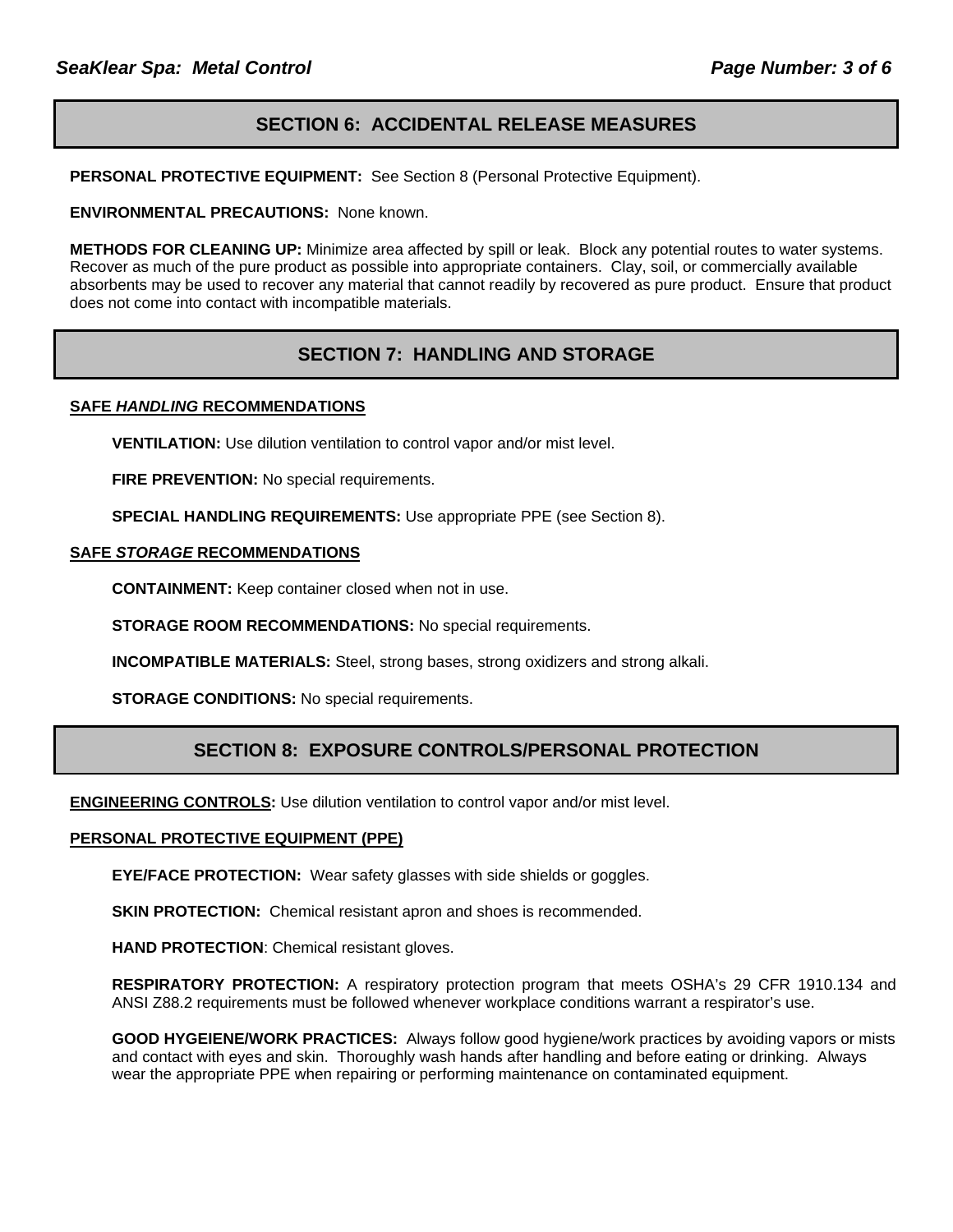### **SeaKlear Spa: Metal Control Page Number: 4 of 6**

#### **EXPOSURE GUIDELINES**

| <b>PERMISSIBLE EXPOSURE LIMITS</b> |            |             |              |             |             |             |
|------------------------------------|------------|-------------|--------------|-------------|-------------|-------------|
| INGREDIENT                         | OSHA       |             | <b>WISHA</b> |             | ACGIH (TLV) |             |
| CAS NO.                            | TWA        | <b>STEL</b> | TWA          | <b>STEL</b> | TWA         | <b>STEL</b> |
| Not applicable                     | <b>Not</b> | Not         | Not          | Not         | <b>Not</b>  | <b>Not</b>  |
|                                    | applicable | applicable  | applicable   | applicable  | applicable  | applicable  |

### **SECTION 9: PHYSICAL AND CHEMICAL PROPERTIES**

**COLOR:** Light yellow **SHAPE:** Liquid **PHYSICAL FORM:** Liquid **ODOR:** Slight odor<br> **pH:** <1 **DAPOR PRESSURI VAPOR PRESSURE:** Not available **VAPOR DENSITY:** 1.28 G/CM<sup>3</sup>  **BOILING POINT:** Not available **MELTING POINT: Not available** FREEZING POINT: -17°C **SOLUBILITY IN WATER:** Soluble in cold and hot water **SPECIFIC GRAVITY OR DENSITY:** Not available

*NOTE: These physical data are typical values based on material tested but may vary from sample to sample. Values should not be construed as a guaranteed analysis of any specific lot or as specifications.*

### **SECTION 10: STABILITY AND REACTIVITY**

**CHEMICAL STABILITY:** Stable under normal conditions.

**CONDITIONS TO AVOID:** Elevated temperatures and heat.

**MATERIALS TO AVOID (INCOMPATIBILITY):** Steel, strong bases, strong oxidizers and strong alkali.

**HAZARDOUS DECOMPOSITION PRODUCTS:** Oxides of carbon, phosphoric acid and other unidentified combustible products.

**HAZARDOUS POLYMERIZATION:** Will not occur.

### **SECTION 11: TOXICOLOGICAL INFORMATION**

**ORAL LD<sub>50</sub> (rat): >2000 MG/KG** 

**DERMAL LD<sub>50</sub> (rabbit):** Not available.

**SKIN IRRITATION: Corrosive** 

**EYE IRRITATION:** Corrosive

**SKIN SENSITIZATION: Not available.** 

**ADDITIONAL INFORMATION:** Not available.

### **SECTION 12: ECOLOGICAL INFORMATION**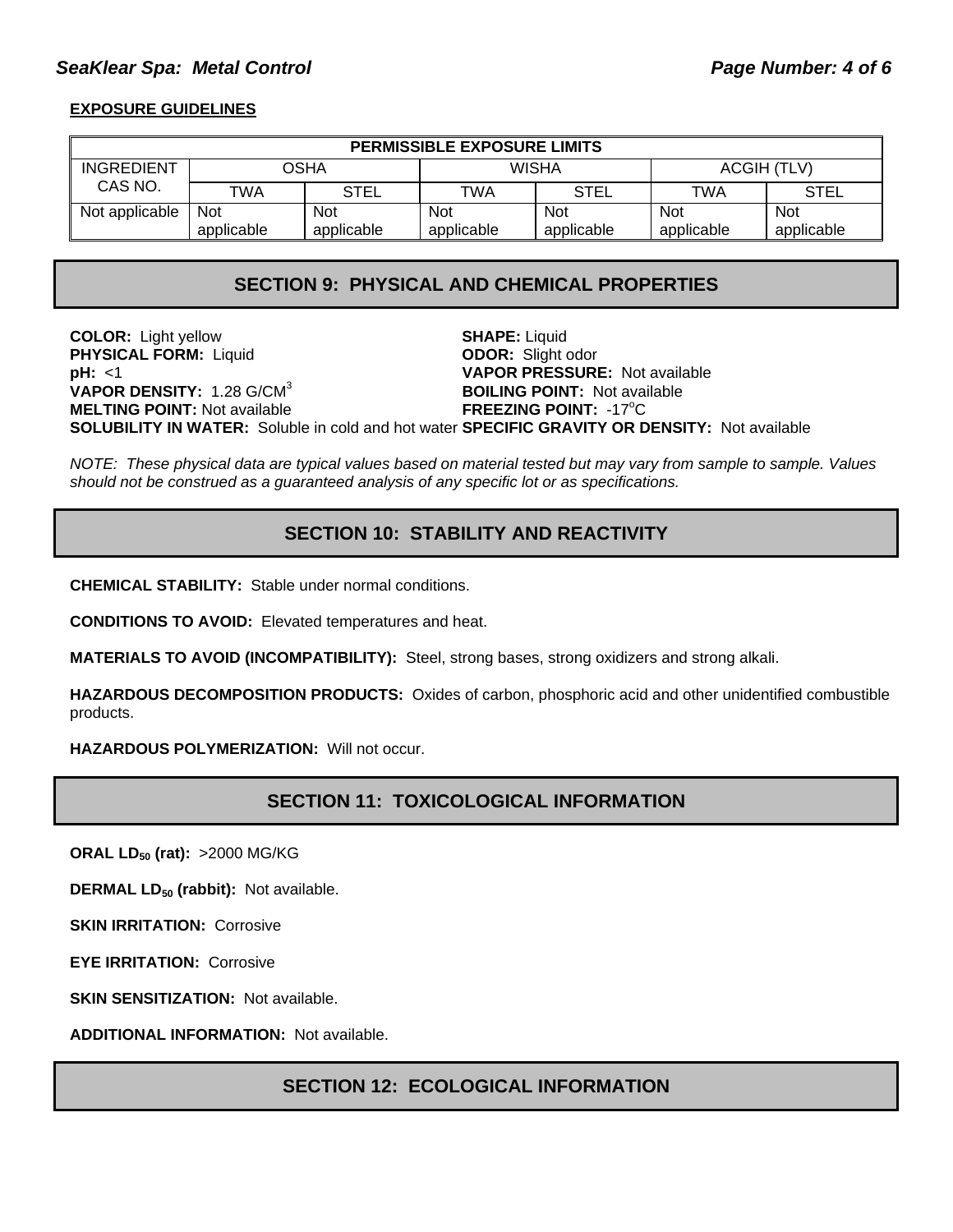**ECOTOXICITY:** Not available.

**MOBILITY:** Not available.

**PERSISTENCE AND DEGRADABILITY:** Not available.

**BIOACCUMULATIVE POTENTIAL:** Not available.

#### **ADDITIONAL INFORMATION:**

**LC<sub>50</sub> (daphnia magna): >100 MG/L 48 hours** LC<sub>50</sub> (rainbow trout): 1000 MG/L 96 hours

### **SECTION 13: DISPOSAL CONSIDERATIONS**

If this product as supplied becomes a waste, it does meet the criteria of a hazardous waste as defined under the Resource Conservation and Recovery Act (RCRA) 40 CFR 261. Please be advised that state and local requirements for waste disposal may be more restrictive or otherwise different from federal regulations. Consult state and local regulations regarding the proper disposal of this material.

*NOTE: Chemical additions, processing or otherwise altering this material may make the waste management information presented in this MSDS incomplete, inaccurate or otherwise inappropriate.* 

### **SECTION 14: TRANSPORT INFORMATION**

#### **U.S. DEPARTMENT OF TRANSPORTATION (DOT):**

| <b>Proper Shipping Name:</b>              | Corrosive liquid, acidic, organic, n.o.s., (2-Phosphono-1, 2, 4-<br>butanetricarboxylic acid) |
|-------------------------------------------|-----------------------------------------------------------------------------------------------|
| <b>Hazard Class:</b>                      |                                                                                               |
| Identification Number (UN Number): UN3265 |                                                                                               |
| Packing Group (PG):                       | Ш                                                                                             |

### **SECTION 15: REGULATORY INFORMATION**

#### **TSCA STATUS:** Components are listed

#### **CERCLA REPORTABLE QUANTITY (RQ):**

| <b>CHEMICAL NAME</b> | RQ             |  |
|----------------------|----------------|--|
| Not applicable       | Not applicable |  |

#### **SARA TITLE III SECTION 302 EXTREMELY HAZARDOUS SUBSTANCES (EHS):**

| <b>CHEMICAL NAME</b> | TPQ            | DC<br>ru       |
|----------------------|----------------|----------------|
| Not applicable       | Not applicable | Not applicable |

**SARA TITLE III SECTION 311/312 HAZARD CATEGORIES:** Does this product/material meet the definition of the following hazard classes according to the EPA 'Hazard Categories' promulgated under Sections 311 and 312 of SARA Title III?